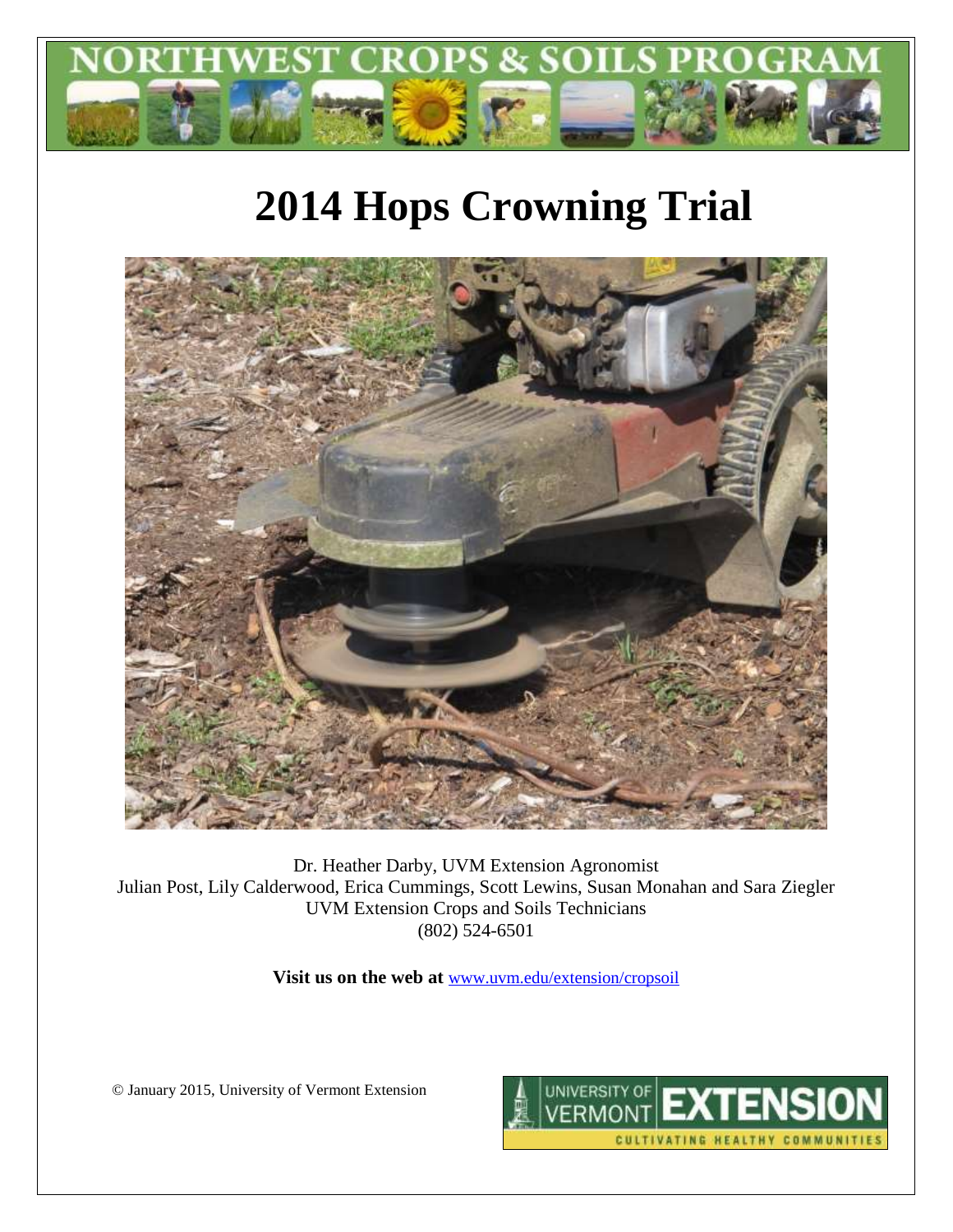### **2014 HOPS CROWNING TRIAL Dr. Heather Darby, University of Vermont Extension [heather.darby\[at\]uvm.edu](mailto:heather.darby@uvm.edu?subject=2012%20Hops%20Variety%20Trial%20Report)**

As the acreage of hops continues to rapidly expand in the northeast, there is a great need for production knowledge specific to our region. Downy mildew has been identified as the primary pathogen plaguing our hop yards. This disease causes reduced yield, poor hop quality, and can cause the plant to die. Control measures that reduce disease infection and spread while minimizing the impact on the environment are desperately needed for the region. Mechanical control is one means to reduce downy mildew pressure in hop yards. Scratching is a practice initiated in the early spring when new growth has just emerged from the soil. The first shoots have an irregular growth rate and are not the most desirable for producing hop cones later in the season. Removal of this new growth through mechanical means helps to remove downy mildew inoculum that has overwintered in the crown. The top of the crown itself can be removed to further eliminate overwintering downy mildew. This practice is typically referred to as "Crowning". While crowning is known to be effective in the Pacific Northwest, there is no established time frame for crowning in the Northeast. The goal of this project was to evaluate the impact of crowning/scratching at two different time periods on hop downy mildew pressure as well as hop yield and quality.

## **MATERIALS AND METHODS**

The replicated research plots were located at Borderview Research Farm in Alburgh, VT on a Benson rocky silt loam. The experimental design was a randomized complete block with 10' x 35' plots (each plot had 7 hills). Plots were replicated 3 times. Main plots consisted of two varieties. Cascade served as a moderately resistant cultivar and Nugget served as a downy mildew susceptible treatment. Split plots were two crowning dates. Crowning was completed in 2014 on two different dates, 14-Apr and 12-May in order to establish an optimal crowning date. A control treatment was left with no crowning. Crowning was performed using a DR trimmer fitted with a modified, blunted metal blade (Figure 1).



**Figure 1: Crowning blade**

In mid-May, late May and mid-July, basal and aerial spikes were counted for each plot. Fungicides were sprayed when the forecast predicted downy-mildew-favorable weather (warm and moist) (Table 1). The fungicides used in the research yard in 2014 were Champ WG (Nufarm Americas Inc, EPA Reg. No. 55146-1), and Regalia (Marrone Bio Innovations, EPA Reg. No. 84059-3). Champ WG is 77% copper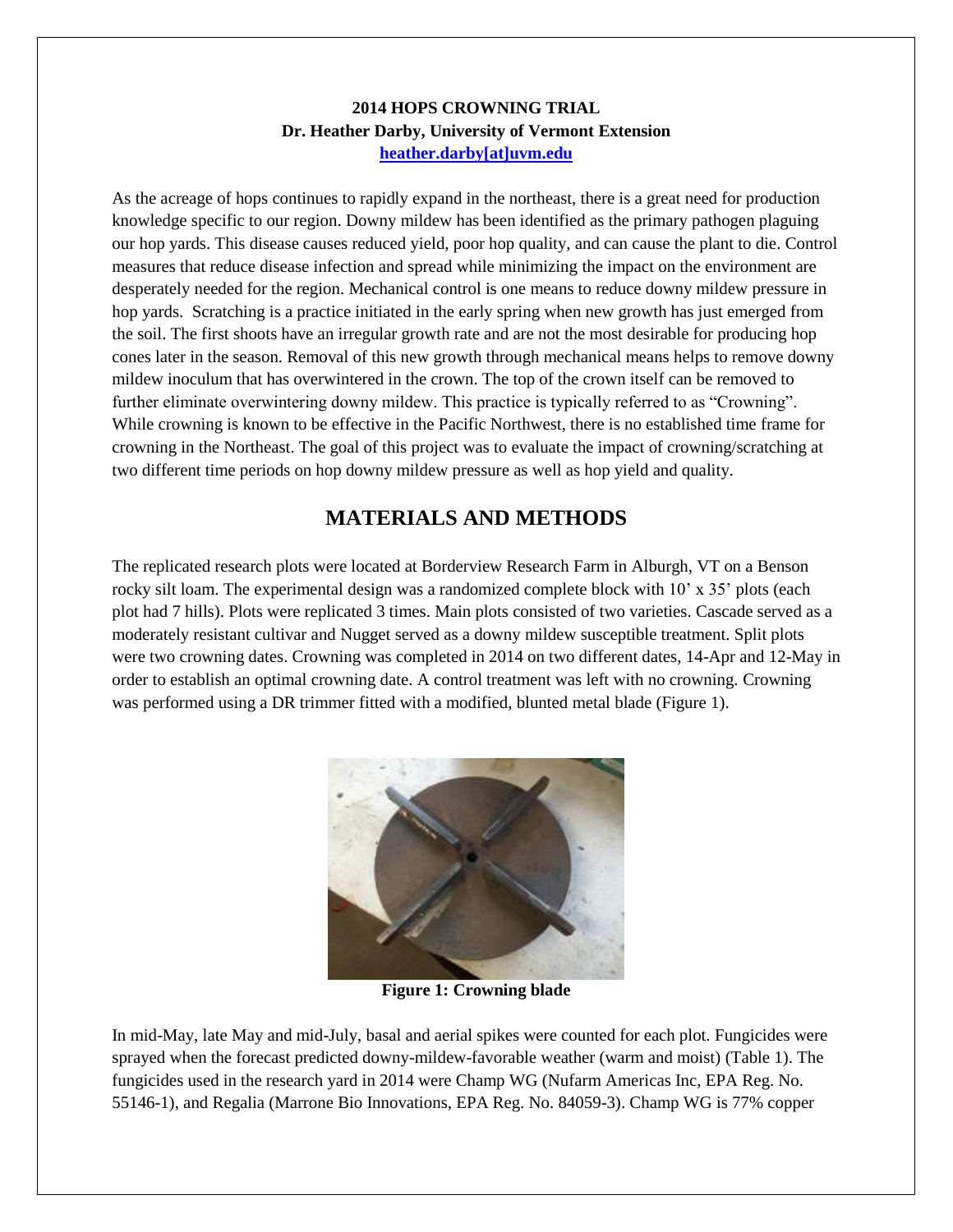hydroxide and works as a control measure against downy mildew in hops. When copper hydroxide is mixed with water, it releases copper ions, which disrupt the cellular proteins of the fungus. Regalia is a broad spectrum bio-fungicide that works by stimulating the plant's natural defenses. The active ingredient is extracted from giant knotweed (*Fallopia sachalinensis)*. All pesticides applied were OMRI-approved for use in organic systems and were applied at rates specified by their labels using a Rear's Manufacturing Nifty Series 50-gallon stainless steel tank utility sprayer with PTO driven mechanical agitation, a 3-point hitch, and a Green Garde® JD9-CT spray gun.

| u iai, Andurgii, VI. |              |                 |
|----------------------|--------------|-----------------|
| Date                 | Downy Mildew | Broad spectrum  |
|                      | control      | disease control |
|                      | Champ WG     | Regalia         |
| $21$ -May            | X            | X               |
| $2-Jun$              | X            | X               |
| 9-Jun                | X            | X               |
| $16$ -Jun            | X            | X               |
| $24$ -Jun            | X            | X               |
| $3-Jul$              | X            | X               |
| $7-Jul$              | X            | X               |
| $14-Jul$             | X            | X               |
| $28$ -Jul            | X            | X               |

|                     | Table 1. 2014 Spray schedule in the organic hop crowning |  |
|---------------------|----------------------------------------------------------|--|
| trial, Alburgh, VT. |                                                          |  |

The hop yard was irrigated weekly in July and August at a rate of 3900 gallons of water per acre. Detailed information as well as a parts and cost list for the drip irrigation system can be found at [www.uvm.edu/extension/cropsoil/hops#irrigation.](http://www.uvm.edu/extension/cropsoil/hops#irrigation)

Hop harvest was targeted for when cones were at 20-25% dry matter. At harvest, hop bines were cut in the field and brought to a secondary location to be run through our mobile harvester. Picked hop cones were weighed on a per plot basis, 100-cone weights were recorded, and moisture was determined using a dehydrator. 100 cones from each plot were assessed for incidence of downy mildew. They were also assessed for severity of browning due to disease on a scale of 1-10, 10 being worst. All hop cones were dried to 8% moisture, baled, vacuum sealed, and then placed in a freezer. Hop samples from each plot were analyzed for alpha and beta acids in our lab using spectrophotometry as per the American Society of Brewing Chemists (ASBC) Method of Analysis entitled Hops 6a. Hop Storage Index (HSI) was also measured using the ASBC Method of Analysis detailed in Hops 12.

Yields are presented at harvest moisture and at 8% moisture on a per acre basis. Per acre calculations were performed using the spacing in the UVM Extension hop yard crowning trial section of 872 hills per acre. Yields were analyzed using the GLM procedure in SAS and brew values were analyzed using the PROC MIXED procedure in SAS with the Tukey-Kramer adjustment, which means that each cultivar was analyzed with a pairwise comparison (i.e. 'Cluster' statistically outperformed 'Cascade', Cascade statistically outperformed 'Mt. Hood', etc.). Relationships between variables were analyzed using the GLM procedure.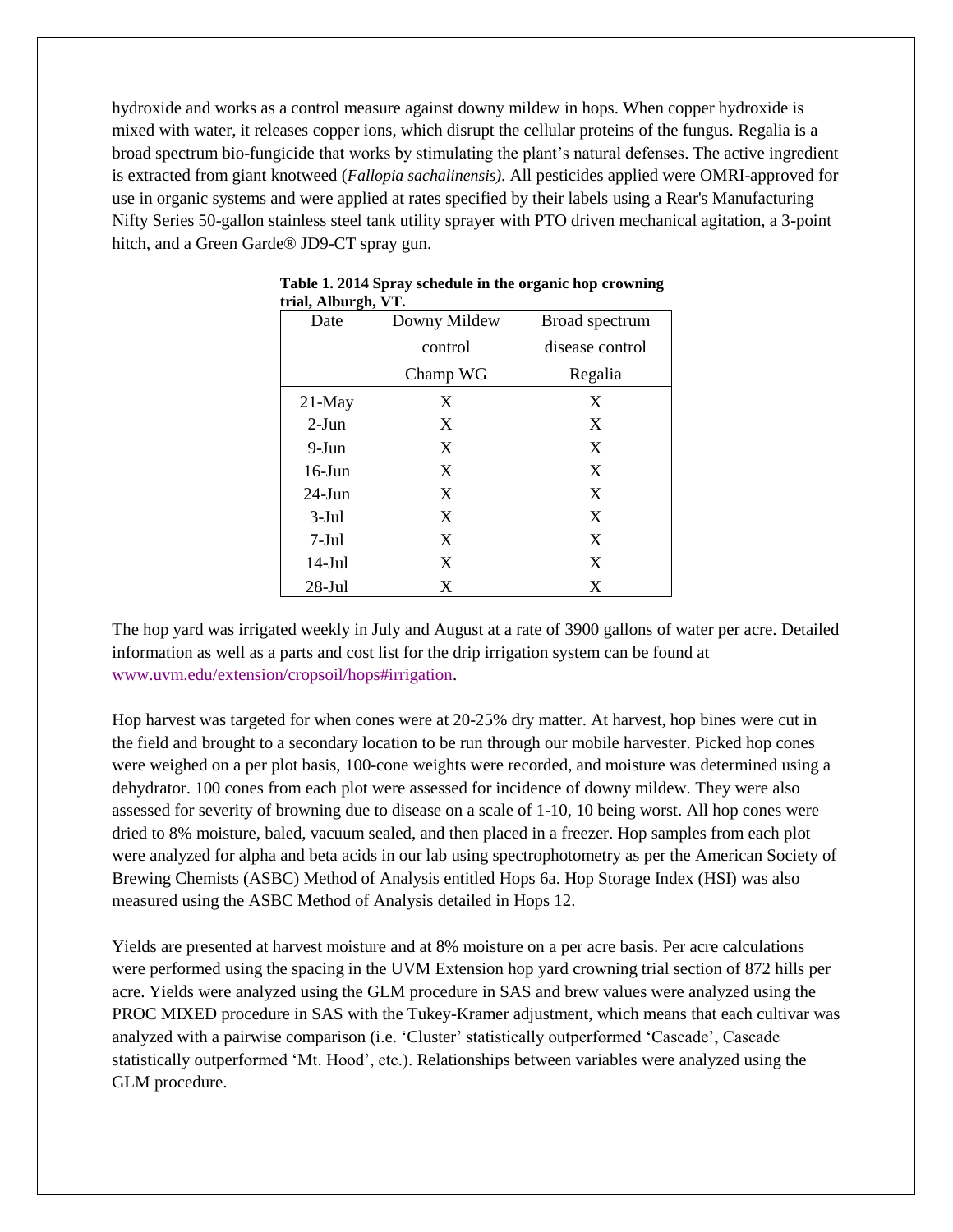## <span id="page-3-0"></span>**RESULTS**

Using data from a Davis Instruments Vantage Pro2 weather station at Borderview Research Farm in Alburgh, VT, weather data was summarized for the months spanning from the 2013 harvest to the 2014 harvest[.](#page-3-0)

The 2014 growing season (March-September) experienced 5325 GGD's, which were 25 less than the 30 year average (1981-2010 data). Precipitation was above average during the growing season (Table 2).

| тамс 2. тетрегалате, ргестриалоп, апа это я ще всегсе вау вашная уставателя, с ту 2014.   |         |        |      |      |             |        |           |  |
|-------------------------------------------------------------------------------------------|---------|--------|------|------|-------------|--------|-----------|--|
| Alburgh, VT                                                                               | March   | April  | May  | June | <b>July</b> | August | September |  |
| Average temperature $({}^{\circ}F)$                                                       | 22.2    | 43.0   | 57.4 | 66.9 | 69.7        | 67.6   | 60.6      |  |
| Departure from normal                                                                     | $-8.9$  | $-1.8$ | 1.0  | 1.1  | $-0.9$      | $-1.2$ | 0.0       |  |
|                                                                                           |         |        |      |      |             |        |           |  |
| Precipitation (inches)                                                                    | 1.70    | 4.34   | 4.90 | 6.09 | 5.15        | 3.98   | 1.33      |  |
| Departure from normal                                                                     | $-0.51$ | 1.52   | 1.45 | 2.40 | 1.00        | 0.07   | $-2.31$   |  |
|                                                                                           |         |        |      |      |             |        |           |  |
| Growing Degree Days (base 32°F)                                                           | 25      | 330    | 789  | 1041 | 1171        | 1108   | 860       |  |
| Departure from normal                                                                     | 25      | -54    | 33   | 27   | $-27$       | $-31$  | 2         |  |
| Based on weather data from a Davis Instruments Vantage Pro2 with WeatherLink data logger. |         |        |      |      |             |        |           |  |
| Historical averages are for 30 years of NOAA data (1981-2010) from Burlington, VT.        |         |        |      |      |             |        |           |  |

**Table 2. Temperature, precipitation, and Growing Degree Day summary, Alburgh, VT, 2014.**

#### **Hop Cultivar x Crowing Date Interactions**

There were few interactions between cultivar and date of crowning, indicating the cultivars responded the same regardless of date. There were only two varieties evaluated so caution should be taken when interpreting this data. Based on our experience, short season varieties would be more impacted by later crowning than longer season varieties.

#### **Effect of Crowning Date**

There were very few infected basal spikes observed in the early season. All plots were scouted twice in May and 1 or less basal spikes were recorded for each treatment. The number of downy mildew aerial spikes recorded in mid-July was highest in the April  $14<sup>th</sup>$  crowning date (Figure 1). It is unclear why earlier crowned treatments were more susceptible to downy mildew.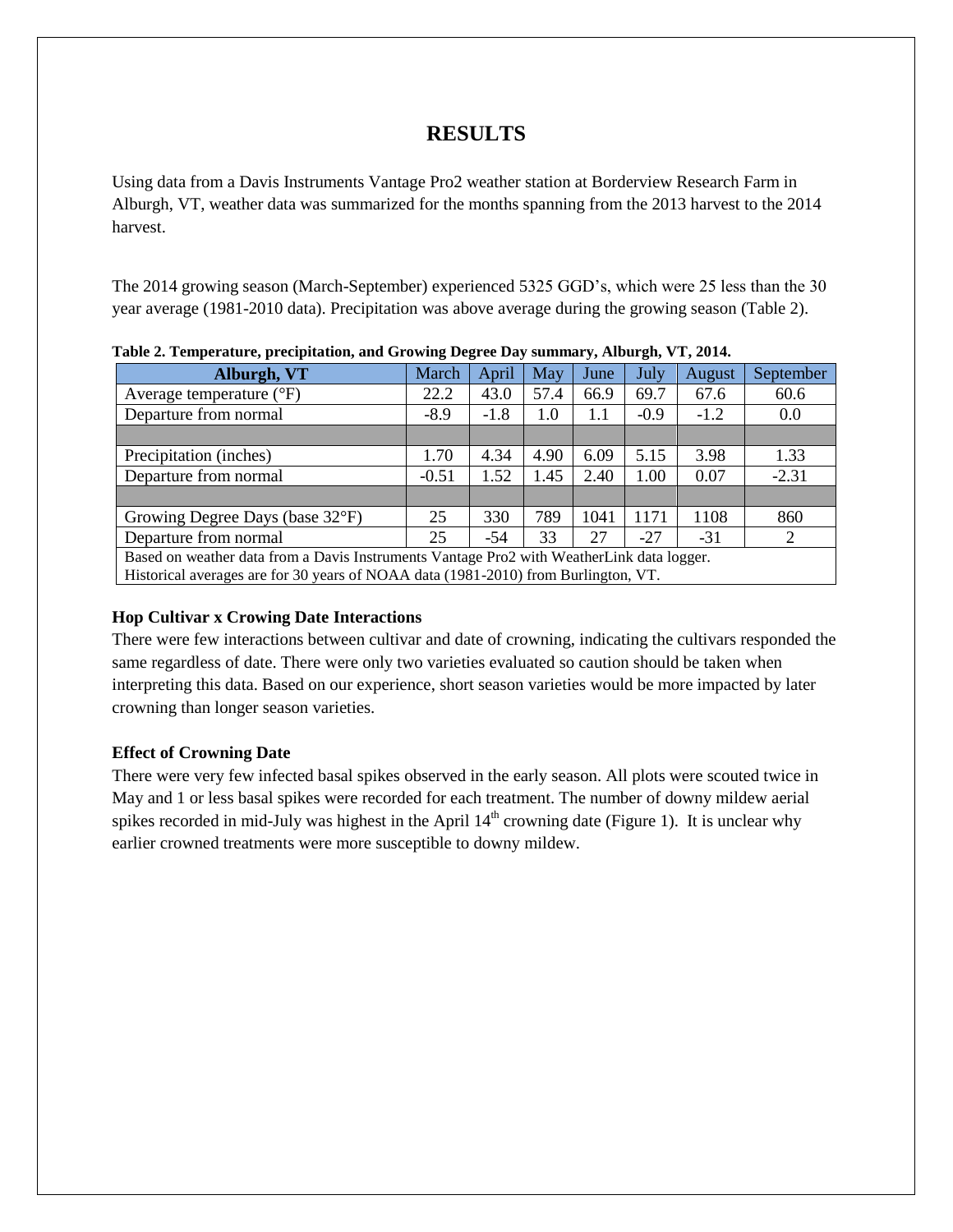

**Figure 1: Effect of crowing date on the number of downy mildew infected aerial spikes, Alburgh, VT, Mid-July 2014. Treatments with the same letter are not significantly different from each other.**

The date at which hops were crowned had little impact on downy mildew, hop yield, and hop quality (Table 3).

| Crowning   | Alpha       | Beta  | <b>HSI</b> | Yield $@$ 8%                  | 100         | Cones with   | <b>Browning</b> |
|------------|-------------|-------|------------|-------------------------------|-------------|--------------|-----------------|
| Date       | acids       | acids |            | moisture                      | cone weight | downy mildew | severity        |
|            |             |       |            |                               |             |              |                 |
|            | %           | $\%$  |            | $\text{lbs}$ ac <sup>-1</sup> | g           | $\%$         |                 |
| $14-Apr$   | <b>12.0</b> | 7.85  | 0.24       | 868                           | $17.1*$     | 33.7         | 3.83            |
| $12$ -May  | 11.8        | 6.94  | 0.24       | 788                           | 14.8        | 37.8         | 4.17            |
| Control    | 10.9        | 6.78  | 0.23       | 790                           | $17.1*$     | 34.7         | 3.67            |
| <b>LSD</b> | <b>NS</b>   | NS    | NS         | <b>NS</b>                     | $1.1\,$     | <b>NS</b>    | <b>NS</b>       |
| Trial mean | 11.7        | 7.24  | 0.24       | 816                           | 16.3        | 35.4         | 3.89            |

**Table 3. Yield and quality performance of hops crowned on 3 dates, Alburgh, VT, 2014.**

Treatments indicated in **bold** had the top observed performance.

LSD – Least significant difference.

NS = No significant difference.

\* Treatments indicated with an asterisk did not perform significantly worse than the top-performing treatment in a particular column.

As Figure 2 shows, hops crowned in May yielded smaller cones. The April 14<sup>th</sup> treatment reached the top of the trellis by mid-June along with the control, ahead of the May  $12<sup>th</sup>$  treatment which lagged behind a few days. Interestingly, the harvest yield was not much different, meaning that the May treatment produced more cones and caught up with the other treatments despite its smaller cone size (Table 3).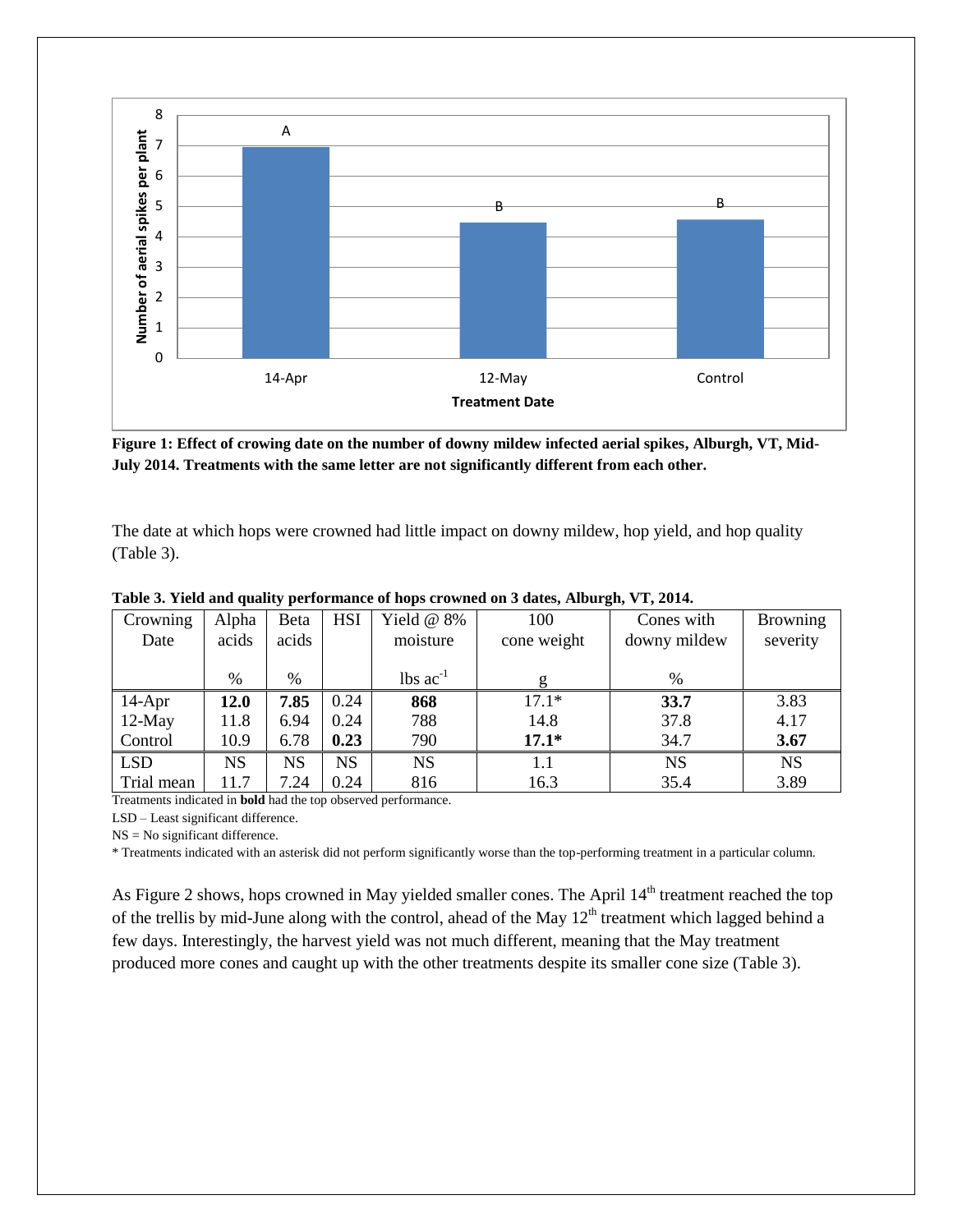

**Figure 2: Effect of crowning date on hop 100 cone weight, Alburgh, VT, 2014. Treatments with the same letter are not significantly different from each other.**

#### **Effect of Cultivar**

Cultivars were significantly different in yield, quality and level of downy mildew (Table 4). Nugget had more downy mildew infected cones as compared to Cascade. These cultivar differences were expected considering Nugget is considered more susceptible to downy mildew than Cascade.

| Cultivar   | Alpha | Beta  | <b>HSI</b> | Yield $@$ 8%                  | 100         | Cones with   | <b>Browning</b> |
|------------|-------|-------|------------|-------------------------------|-------------|--------------|-----------------|
|            | acids | acids |            | moisture                      | cone weight | downy mildew | severity        |
|            |       |       |            |                               |             |              |                 |
|            | %     | $\%$  |            | $\text{lbs}$ ac <sup>-1</sup> | g           | %            | $1-10$ scale    |
| Cascade    | 8.52  | 8.90  | 0.23       | 879                           | 16.9        | 20.3         | 2.56            |
| Nugget     | 14.8  | 5.59  | 0.25       | 752                           | 15.7        | 50.4         | 5.22            |
| p-value    | ***   | ***   | <b>NS</b>  | $\ast$                        | $\ast$      | ***          | $***$           |
| Trial mean | 11.7  | 7.24  | 0.24       | 816                           | 16.3        | 35.4         | 3.89            |

#### **Table 4. Effect of hop cultivar on yield and quality. Alburgh, VT, 2014.**

Treatments indicated in **bold** had the top observed performance.

p-value, \*, \*\*, \*\*\* indicates significance at the 0.05, 0,01, and 0,001 probability levels.

NS = No significant differences.

\* Treatments indicated with an asterisk did not perform significantly worse than the top-performing treatment in a particular column.

## **DISCUSSION**

Mechanical removal of downy mildew in the hop plant through crowning is a proven practice in the west where hops are primarily grown. However, we have little data to indicate if this practice is effective in the east. We also do not know how late a hop plant can be crowned in this region as typically our growing season is shorter than the primary hop growing regions. Logically, a later crowning date has more chance of eliminating all downy mildew because it allows more time for the pathogen to emerge. However, it also sets the plant back more than an earlier crowning date because more material is being cut back later in the spring. The data from this year suggests that waiting until a later date, while not very detrimental in